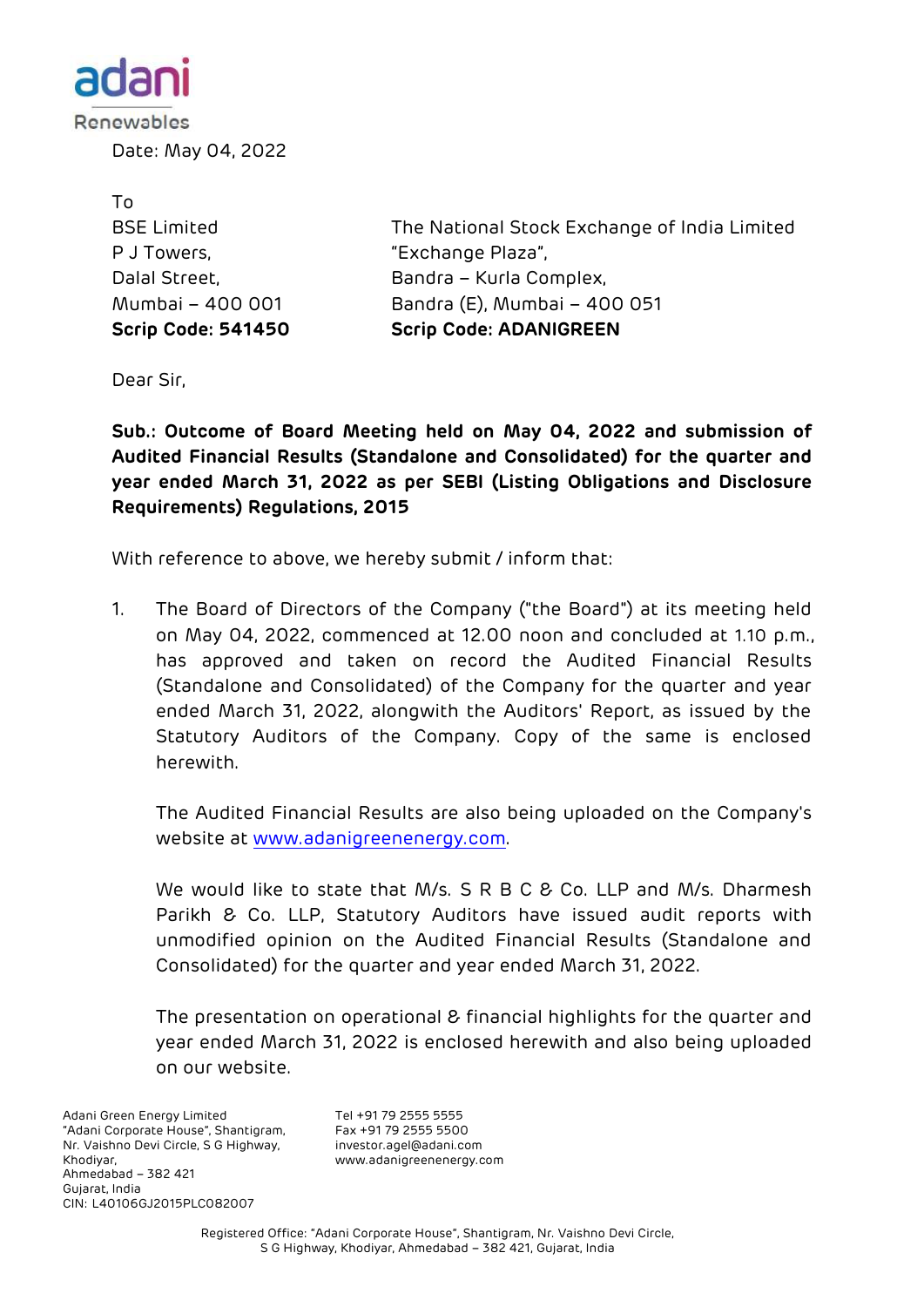

2. Press Release dated May 04, 2022 on the Audited Financial Results (Standalone and Consolidated) of the Company for the quarter and year ended March 31, 2022 is enclosed herewith.

You are requested to take the same on your record.

Thanking You

Yours Faithfully, **For, Adani Green Energy Limited**

**Pragnesh Darji Company Secretary**

Adani Green Energy Limited Tel +91 79 2555 5555<br>"Adani Corporate House", Shantigram, Fax +91 79 2555 5500 "Adani Corporate House", Shantigram, Fax +91 79 2555 5500 Nr. Vaishno Devi Circle, S G Highway,<br>Khodiyar, Ahmedabad – 382 421 Gujarat, India CIN: L40106GJ2015PLC082007

www.adanigreenenergy.com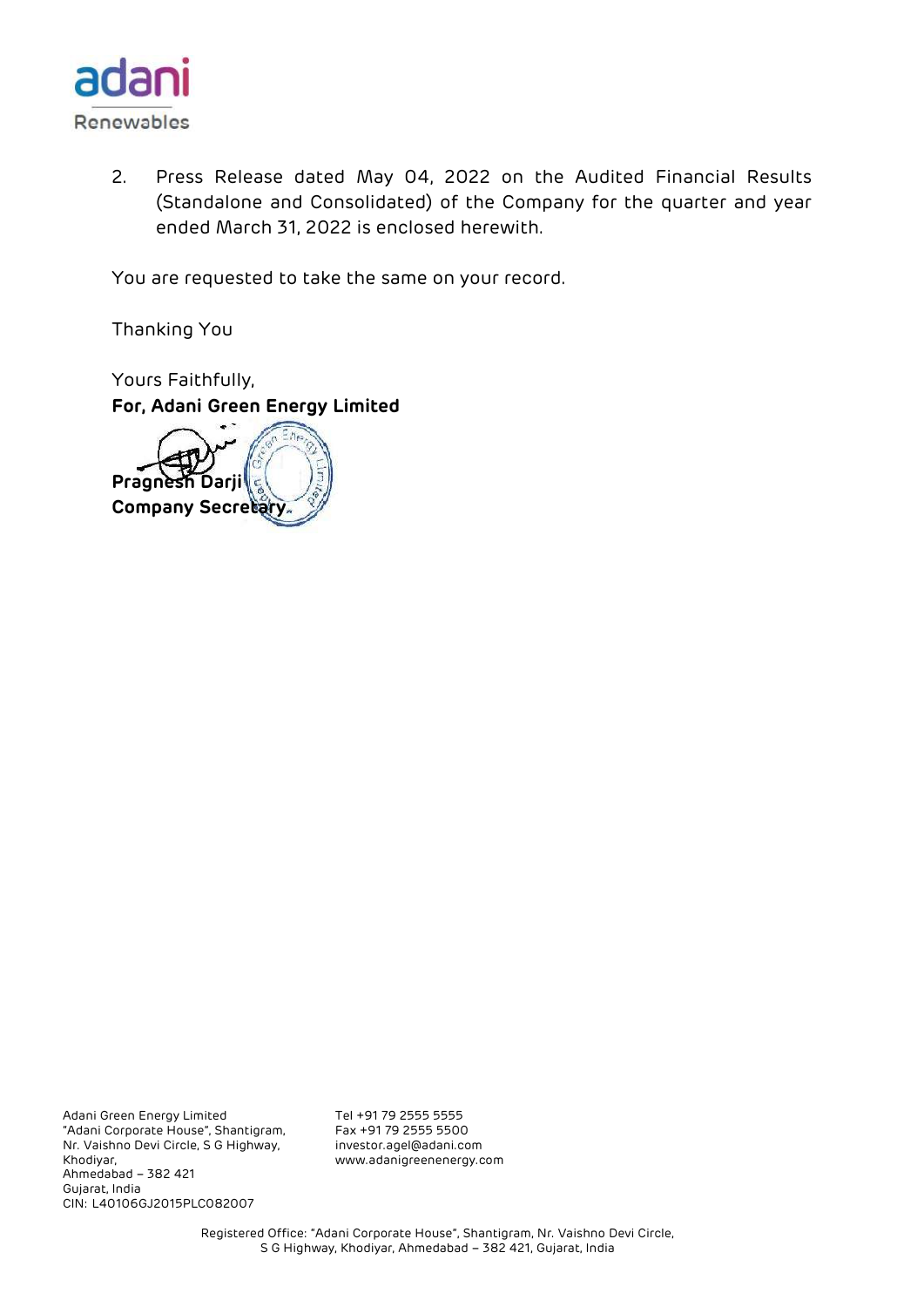**SRB C& CO LLP**  Chartered Accountants, 21" Floor, B Wing, Privilon, Ambli BRT Road, Near Iskcon Temple, OffSG Highway, Ahmedabad 380 059

**Dharmesh Parikh** & **Co LLP**  Chartered Accountants, 303/304, "Milestone", Nr. Drive-in-Cinema, Opp. T.V. Tower, Thaltej, Ahmedabad 380 054

**Independent Auditor's Report on the Quarterly and Year to Date Audited Standalone Financial Results of the Company Pursuant to the Regulation 33 of the SEBI (Listing Obligations and Disclosure Requirements) Regulations, 2015, as amended** 

**To The Board of Directors of Adani Green Energy Limited** 

**Report on the audit of the Standalone Financial Results** 

### **Opinion**

We have audited the accompanying statement of quarterly and year to date standalone financial results of Adani Green Energy Limited (the "Company") for the quarter ended March 31, 2022 and for the year ended March 31, 2022 (the "Statement"), attached herewith, being submitted by the Company pursuant to the requirement of Regulation 33 of the SEBI (Listing Obligations and Disclosure Requirements) Regulations, 2015, as amended (the "Listing Regulations").

In our opinion and to the best of our information and according to the explanations given to us, the Statement

- 1. is presented in accordance with the requirements of the Listing Regulations in this regard; and
- ii. gives a true and fair view in conformity with the applicable accounting standards and other accounting principles generally accepted in India, of the net profit and other comprehensive income and other financial information of the Company for the quarter ended March 31, 2022 and for the year ended March 3 I, 2022.

## **Basis for Opinion**

We conducted our audit in accordance with the Standards on Auditing (SAs) specified under section 143(10) of the Companies Act, 2013, as amended (the "Act"). Our responsibilities under those Standards are further described in the "Auditor's Responsibilities for the Audit of the Standalone Financial Results" section of our report. We are independent of the Company in accordance with the Code of Ethics issued by the Institute of Chartered Accountants of India together with the ethical requirements that are relevant to our audit of the financial statements under the provisions of the Act and the Rules thereunder, and we have fulfilled our other ethical responsibilities in accordance with these requirements and the Code of Ethics. We believe that the audit evidence obtained by us is sufficient and appropriate to provide a basis for our opinion.

#### **Management's Responsibilities for the Standalone Financial Results**

The Statement has been prepared on the basis of the standalone annual financial statements. The Board of Directors of the Company are responsible for the preparation and presentation of the Statement that gives a true and fair view of the net profit and other comprehensive income of the Company and other financial information in accordance with the applicable accounting standards prescribed under Section 133 of the Act read with relevant rules issued thereunder and other accounting principles generally accepted in India and in compliance with Regulation 33 of the Listing Regulations. This responsibility also includes maintenance of adequate accounting records in accordance with the provisions of the Act for safeguarding of the assets of the Company and for preventing and detecting frauds and other irregularities; selection and application cf appropriate accounting policies; making.judgments \_and



المواقف المنافر

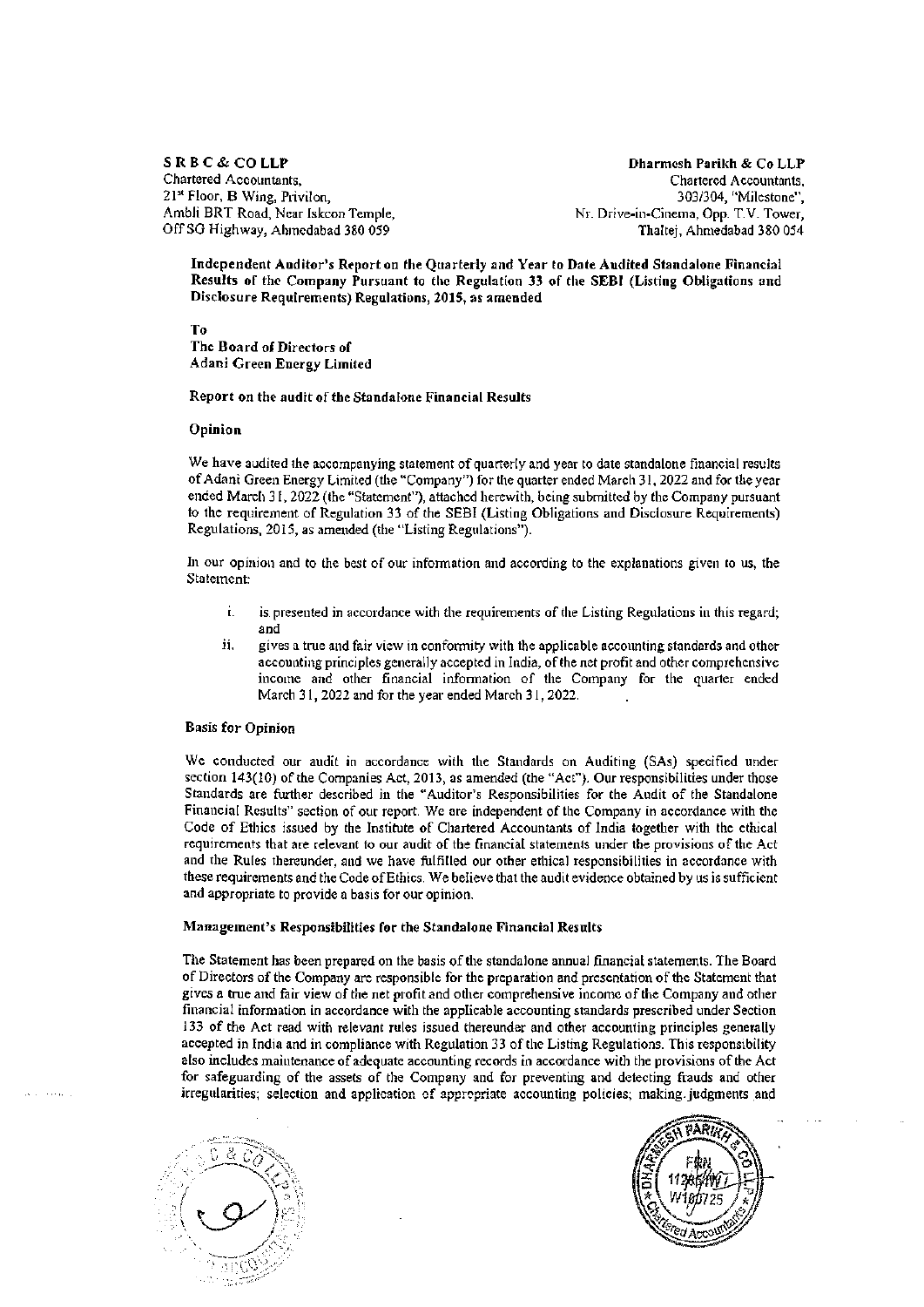estimates that are reasonable and prudent; and the design, implementation and maintenance of adequate internal financial controls, that were operating effectively for ensuring the accuracy and completeness of the accounting records, relevant to the preparation and presentation of the Statement that give a trne and fair view and are free from material misstatement, whether due to fraud or error.

In preparing the Statement, the Board of Directors are responsible for assessing the Company's ability to continue as a going concern, disclosing, as applicable, matters related to going concern and using the going concern basis of accounting unless the Board of Directors either intends to liquidate the Company or to cease operations, or has no realistic alternative but to do so.

The Board of Directors are also responsible for overseeing the Company's financial reporting process.

#### **Auditor's Responsibilities for the Audit of the Standalone Financial Results**

Our objectives arc to obtain reasonable assurance about whether the Statement as a whole is free from material misstatement, whether due to fraud or error, and to issue an auditor's report that includes our opinion. Reasonable assurance is a high level of assurance but is not a guarantee that an audit conducted in accordance with SAs will always detect a material misstatement when it exists. Misstatements can arise from fraud or error and are considered material if, individually or in the aggregate, they could reasonably be expected to influence the economic decisions of users taken on the basis of the Statement.

As part of an audit in accordance with SAs, we exercise professional judgment and maintain professional skepticism throughout the audit. We also:

- Identify and assess the risks of material misstatement of the Statement, whether due to fraud or error, design and perform audit procedures responsive to those risks, and obtain audit evidence that is sufficient and appropriate to provide a basis for our opinion. The risk of not detecting a material misstatement resulting from fraud is higher than for one resulting from error, as fraud may involve collusion, forgery, intentional omissions, misrepresentations, or the override of internal control.
- Obtain an understanding of internal control relevant to the audit in order to design audit procedures that are appropriate in the circumstances. Under Section 143(3)(i) of the Act, we are also responsible for expressing our opinion on whether the company has adequate internal financial controls with reference to financial statements in place and the operating effectiveness of such controls.
- Evaluate the appropriateness of accounting policies used and the reasonableness of accounting estimates and related disclosures made by the Board of Directors.
- Conclude on the appropriateness of the Board of Directors' use of the going concern basis of accounting and, based on the audit evidence obtained, whether a material uncertainty exists related to events or conditions that may cast significant doubt on the Company's ability to continue as a going concern. If we conclude that a material uncertainty exists, we are required to draw attention in our auditor's report to the related disclosures in the financial results or, if such disclosures are inadequate, to modify our opinion. Our conclusions are based on the audit evidence obtained up to the date of our auditor's report. However, future events or conditions may cause the Company to cease to continue as a going concern.
- Evaluate the overall presentation, structure and content of the Statement, including the disclosures, and whether the Statement represents the underlying transactions and events in a manner that achieves fair presentation.

We communicate with those charged with governance regarding, among other matters, the planned scope and timing of the audit and significant audit findings, including any significant deficiencies in internal control that we identify during our audit.





and the contract and con-